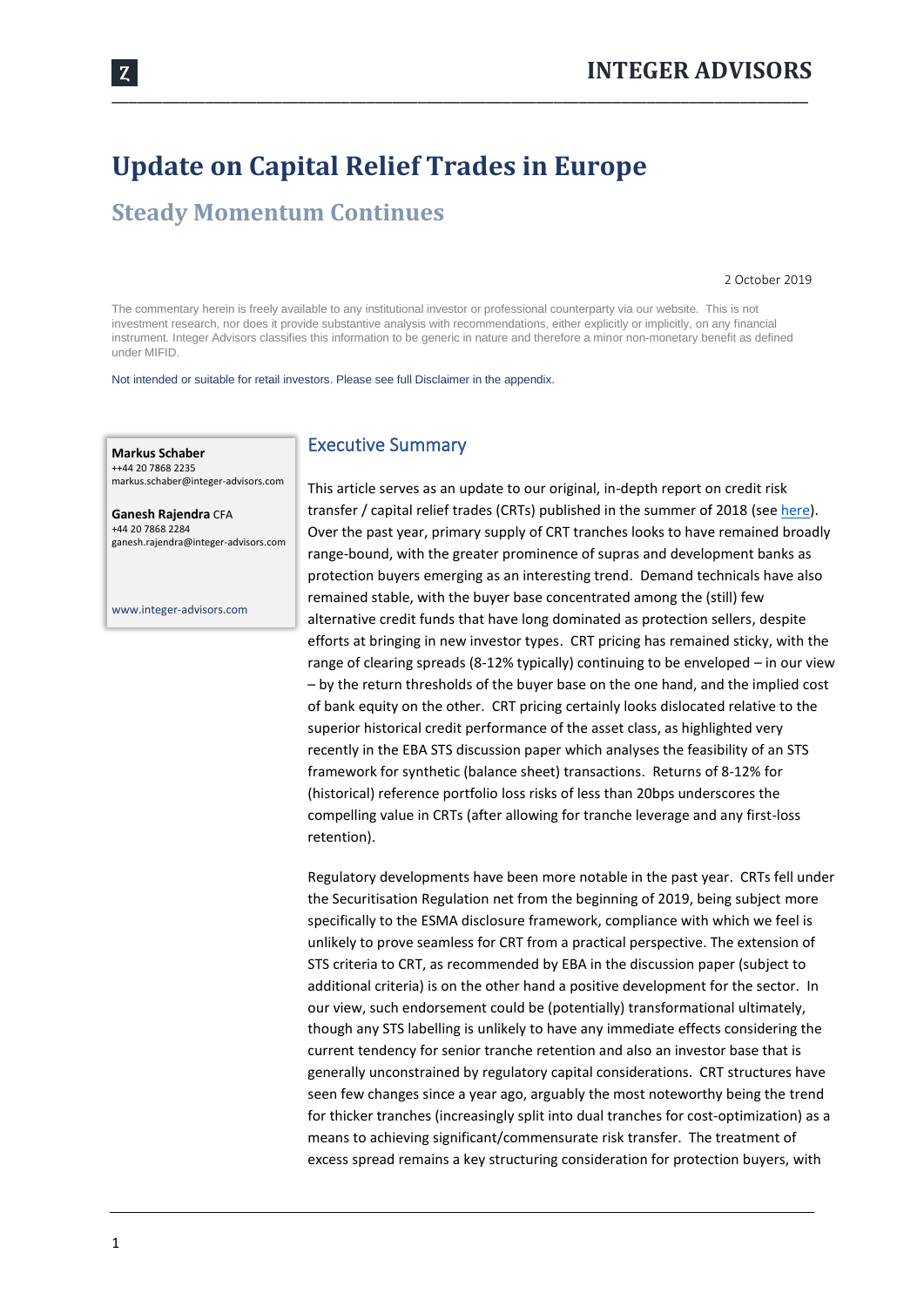further regulatory guidance still forthcoming in this regard (the EBA discussion paper suggests exclusion of synthetic excess spread as a criterion for the STS label).

Going forward, we believe there remains a strong impetus for CRT issuance as bank equity remains precious, particularly with the CRR roll-out from next year and the full force of the Basel III capital framework taking effect in 2022. Maturity of the demand side is where we see the greatest potential upside for the CRT market, though we are cautious as to if/ when this might happen. Regulatory inclusion is arguably the most important factor in unlocking mainstream investor liquidity in the asset class, with better transparency also key, in our view. The US CRT market, which benefits from pricing and liquidity not dissimilar to highly commoditized spread products, is clear evidence of the upside that can come with greater liberalisation of the CRT buyside in Europe.

### Market Technicals

Since our last report on CRTs in mid-2018, the market as described by supply / demand technical has largely remained unchanged. Based on data from SCI, placed CRT tranches amounted to EUR 5.26 bn for the 12 months to July 2019, flat versus the EUR 5.48bn seen in the preceding 12-month period. Data released very recently in the EBA discussion paper (citing the IACPM data collection as the source) show broadly similar trends in terms of steady primary volumes measured by placed tranches although year-on-year some variations occur. We estimate reference pool notionals related to such European issuance at around EUR 69 bn versus EUR 80 bn in the preceding year, with the lower portfolio amount (but similar primary volumes) explained by thicker tranche sizes recently, as we outline below. Notably, the CRT deal count increased from 33 to 43 over the two 12-month periods, according to SCI data. Pool notional and deal count data from the recent EBA report (based separately on notifications by domestic regulators in Europe including the ECB) is again broadly consistent as far as we can see although again fluctuating year-on-year relative to IACPM or SCI data.

> We repeat the important caveat that these figures are likely to somewhat understate the full extent of CRT activity in Europe. Private deal flow in the European CRT market, to include purely bilateral transactions, will not necessarily be captured by the data, yet make up a relatively significant portion of the market. Based on IACPM data recently published, which covers the entire synthetic securitization universe, only 18.6% of cumulative deal flow since 2008 until end 2018 was placed publicly (the remainder being private trades), with this ratio standing at 32% in 2018.

> UK and German 'SIFI' banks continue to be the most active CRT issuers overall, but we note that Spain has seen a bigger market representation in the last 12 months, courtesy mostly of Santander. (We would add that the reference assets in this respect have been multi-jurisdictional). Interestingly, EIF/EIB-related transactions have featured more prominently in Italian and Spanish-sponsored deals as well as in some transactions from Central European institutions (namely Poland and Czech Republic).

#### *Stable Primary Market Momentum*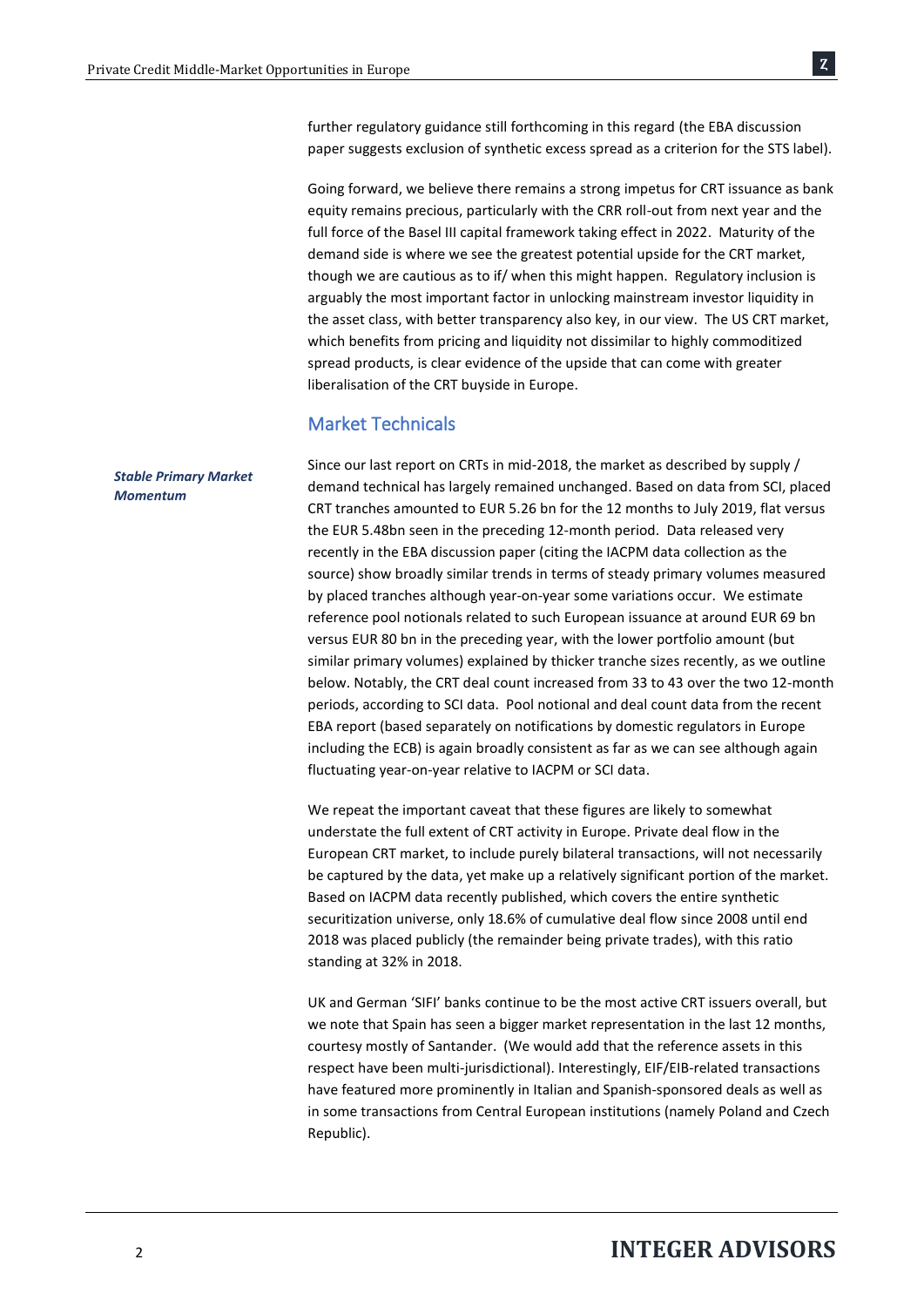Ȥ

### *Reference assets continue to be focussed on corporate and SME loans for the most part*

In terms of underlying portfolios, reference assets in Europe continue to be focussed on corporate and SME loans for the most part. However, this past year has witnessed an uptick in non-corporate reference portfolios, such as auto and consumer loans (via both tranched synthetic and full-stack true sale deals) plus selective residential and commercial real estate loans as well as project finance / infrastructure loan portfolios. As mentioned above, multi-jurisdictional portfolios are increasingly seen in the CRT market, indeed recent IACPM data points to the dominance of multi-jurisdictional risk transfer within the *overall* universe of synthetic securitizations (60%, to be precise), though our isolation of European bank CRT data suggest a more moderate share. As synthetic technology can efficiently facilitate the securitization of multi-country risk (certainly relative to cash securitizations), we expect to see more by way of such deals by European banks going forward.



**Primary volumes in the synthetic securitization market**

Source: EBA Paper 24 Sep 2019. Based on data from IACPM



Source: SCI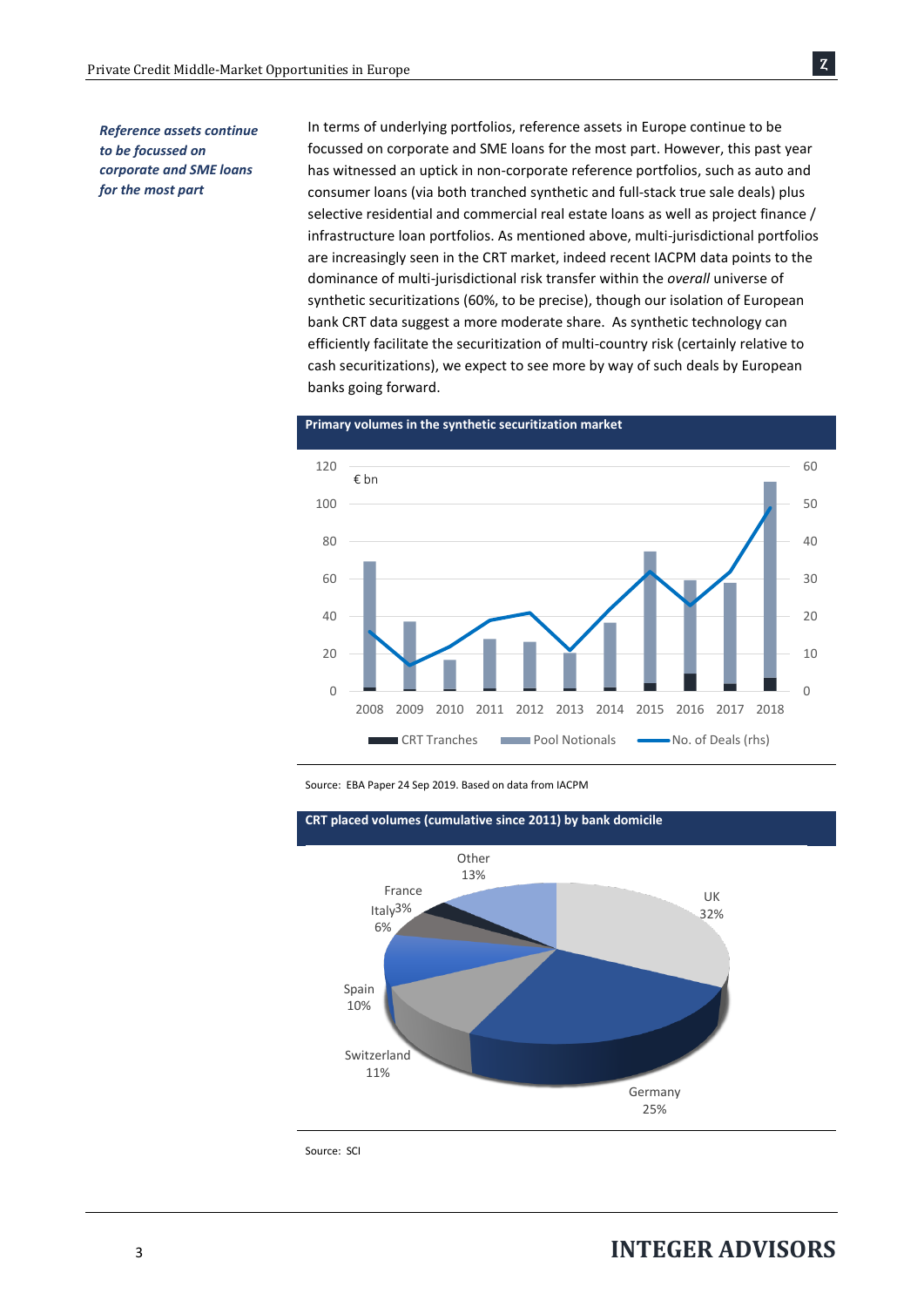

Source: EBA Paper 24 Sep 2019. Based on data from IACPM

#### Issuer Developments

Large IRB banks continue to dominate the CRT market in Europe. Their market footprint has not materially changed over the last few years on our observations, reflecting the fact that these banks have the inherent advantage of having created efficient structures to fit their portfolio/ capital requirements as well as experience in engaging with their respective regulators. Experience with regulators is a key factor for successful CRT transactions in our opinion, given the absence for now of a prescriptive, rules-based regulatory framework for such deals (see section below). The in-house capabilities and infrastructure needed for CRT transactions can often be barriers-to-entry for new entrant banks in the CRT space.

The chart below shows the (observed) cumulative issuance volumes by bank domicile, highlighting the continued dominance of German and UK domiciled banks. As mentioned above, Santander has also been notable for ramping up their CRT activities in the past 12 months and we understand that French IRB banks have also become more active. But all things considered, the CRT issuer base remains somewhat concentrated relative to other capital market types. Any significant broadening of the issuer base would, in our view, require a conducive (and certain) regulatory framework, more transparency and better pricing ultimately for placed tranches, which in turn will necessitate further maturity and depth in the investor base.

*Experience with regulators remains a key success factor in our view*

*UK and German banks continue to dominate*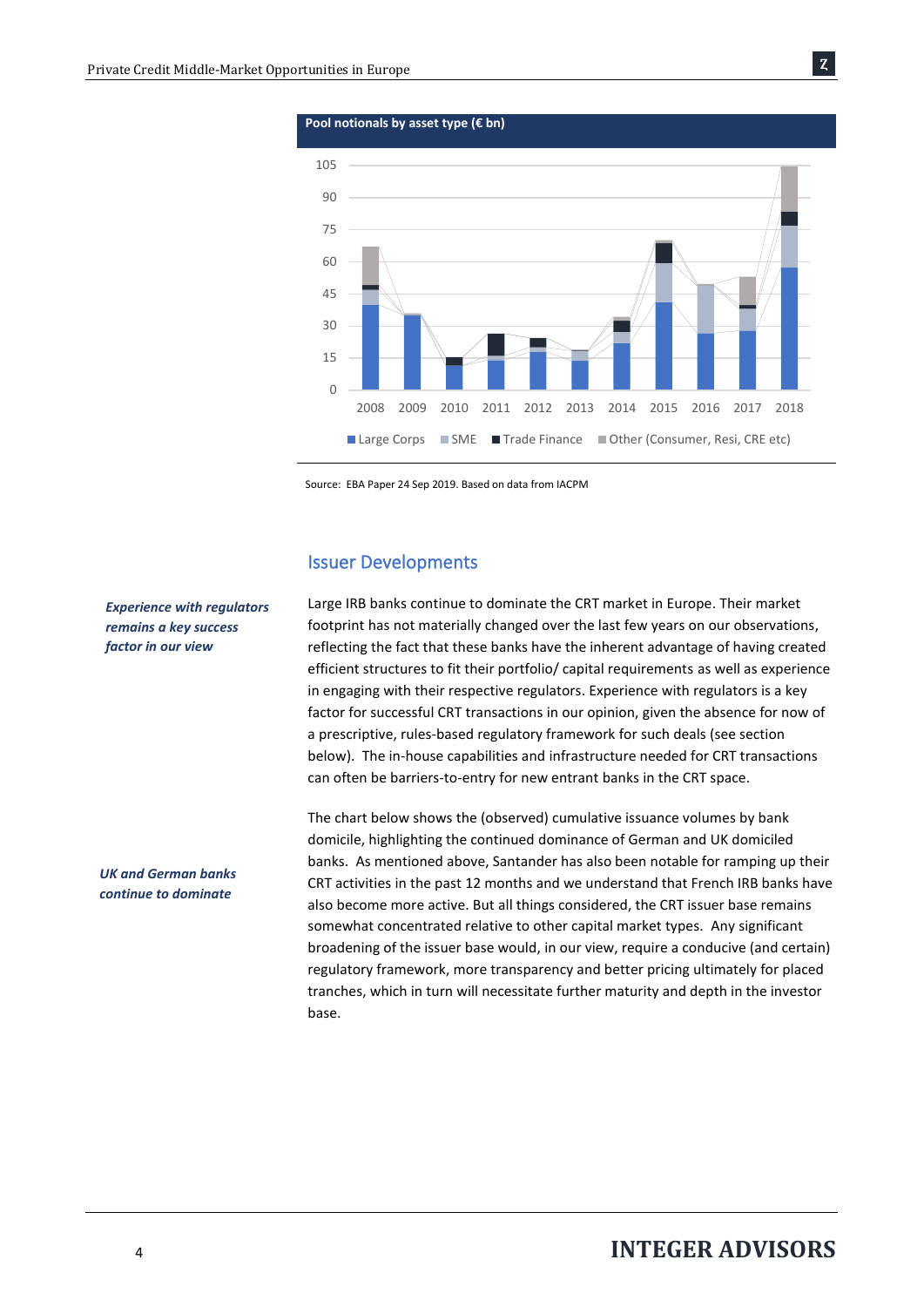

Ȥ

Source: SCI, own calculations

EIF/EIB programmes continue to be important for the smaller and mid-sized banks tapping the CRT market, with such banks typically using the standardised approach. Reference assets in this case continues to be dominated by SME risk.

Arguably the most interesting development in the last 12 months was the embracing of CRT technology by a number of supranational and national promotional institutions. The Room-2-Run transaction from the African Development Bank was the first synthetic securitization by a multilateral development bank as a protection buyer freeing up capital. The deal involved a \$1bn portfolio of 40 loans to financial institutions and project finance vehicles across Africa. Separately, the Dutch development agency FMO initiated a new program ('Nasira') whereby the agency can act as both protection buyer and protection seller, depending on risk motive. The novel program works with partner banks in developing markets such as Africa and the Middle East, ultimately enabling loan credit provision domestically to underserved SME market segments. We feel more such CRT activity from supras and promotional banks will be forthcoming, but recognise that much will depend on the extent of stakeholder support for, and endorsement of, capital relief trades.

## The Investor Base

While there have been some new buy-side players coming into the CRT market over the past year, we would see the established incumbents – namely alternative credit/ hedge funds and a few pension funds – as continuing to make up the bulk of demand for the asset class. This intelligence is corroborated by the recently published IACPM findings, which also talked to the relative increase in the buy-side share of hedge funds in recent years, at the expense of pension funds. *Investor base slowly* 

> Our own observations are that these established investors have generally increased AuM wallets dedicated to CRTs, allowing for bigger ticket purchases (EUR 100m+

## *Emergence of supras as protection buyers*

*evolving*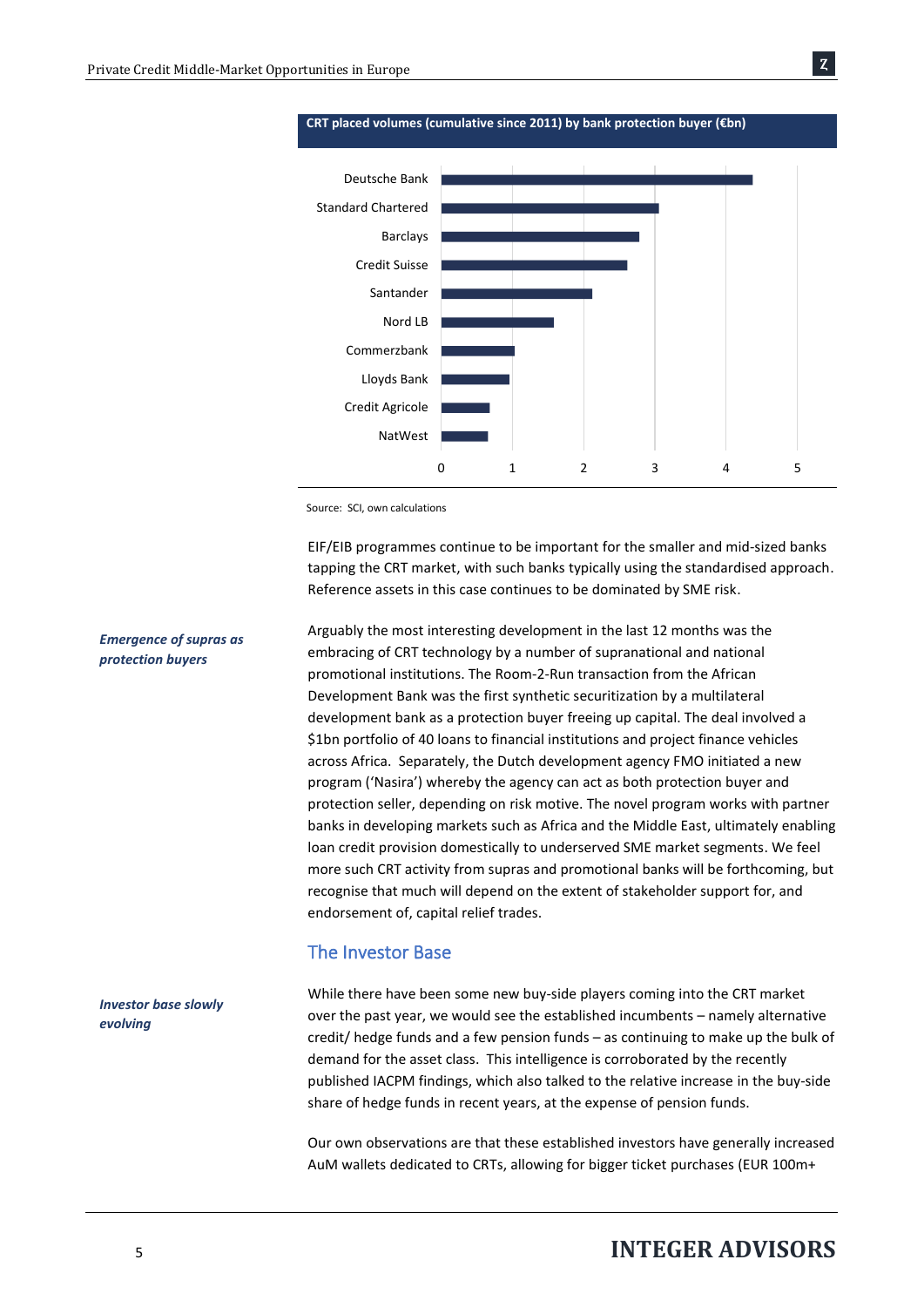*Insurance companies might become more* 

*relevant*

sizes). This gives many such investors the ability to engage in bilateral deals, although we feel there are some issuers who still prefer syndicated (club) transactions given the potential benefits that come with such price discovery.

We also see ongoing efforts to bring more insurance companies into the market via unfunded formats, essentially as protection seller on the liability side rather than as investors in CRT tranches on the asset side. Such demand may be particularly relevant for upper mezzanine tranches, a relatively embryonic risk type that reflects the recent trend for split tranches in CRT deals (see discussion below). But to our knowledge there has been only one such confirmed transaction in the autumn 2018 referencing residential mortgages, where ING-Diba acted as the protection buyer and Arch Mortgage Insurance as protection seller. On a broader level, the recent IACPM data shows that insurance companies account for less than 1% of cumulative synthetic deal flow since 2008, albeit also pointing to an uptick in participation since 2017.

The potential demand from insurance money aside (both on the asset side as well as the liability side), it is not immediately clear in our view what the natural investor base for upper mezzanine tranches would be ultimately. Whereas we would expect some EIF activity for SME-related reference pools, the buyside for upper mezzanine risk in more traditional CRT types seems as yet uncertain in our opinion, not least considering that most of such tranches are non-rated at this stage.



Source: EBA Paper 24 Sep 2019. Based on data from IACPM

## Comparisons to the US CRT Market

The US CRT market is younger, yet far larger than the European market if measured by deal flow. There are a number of interesting nuances, however.

The US CRT market benefits from a broader and deeper buyer base than for European CRT product, with such investors comprising mainstream money also, in

Ȥ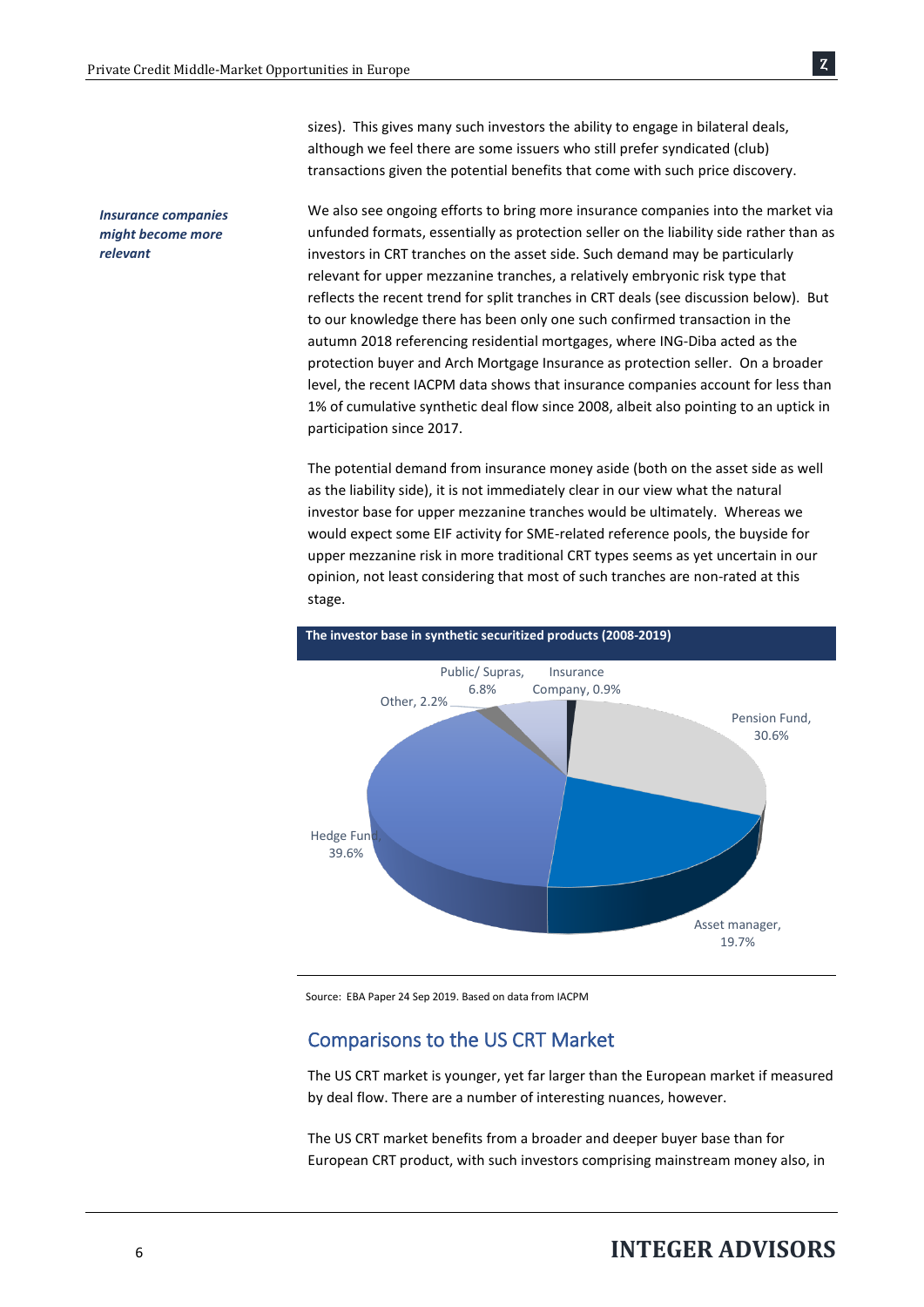contrast to Europe where alternative credit buyers dominate. But unlike Europe, the issuer base in the US is overwhelmingly dominated by the two mortgage agencies, Fannie Mae and Freddie Mac. Yet despite this issuer concentration, the US market is still much more liquid/ tradable than its European equivalent given that these two agencies have spearheaded a high level of standardisation and transparency across their CRT programmes, to include deep data on price and credit performance. By contrast, the European CRT market remains largely private and substantially non-traded.

To demonstrate the superior liquidity technicals in the US CRT market, we note that the Fannie Mae CAS program has seen cumulative issuance of \$40bn as of July 2019, with secondary trading volumes of around \$28bn in the last 12 months, over one times float of \$27B. Liquidity, in turn, anchors the deeper buyer base, while also better facilitating repos and leverage-taking. For this and other reasons, the US CRT programs achieve significantly lower average protection costs relative to the European market.

Domestic investors remain the most important pocket of CRT buyers in the US. Fannie Mae has shifted to REMIC usage (Real Estate Mortgage Investment Conduit) in order further diversify their investor base. Recent initiatives suggest Fannie Mae is focussed on its programme appeal in Europe, stepping up their disclosure as a non-EU issuer in compliance with the new STS regulations covering EU investors. In doing so, Fannie launched a new website section specifically targeted at EU investors, thereby 'exporting' the practices of US CRT market transparency into Europe, where such disclosures are not yet visible with few exceptions. *Fannie Mae adopted EU disclosure framework*

> The US CRT programs highlights clearly the potential long-term benefits to European bank CRT issuers from more programmatic issuance with bond marketstyle transparency and secondary liquidity support. But, for various (entrenched) reasons, we think more realistically that such maturity in the European CRT market is still some ways off.

## Transaction Structures

CRT transaction structures continue to be defined by regulatory considerations for the most part. In the absence as yet of any new regulatory framework that could shape (or re-shape) structural norms, there has generally been limited changes to deal structures since our report a year ago, save for a few notable developments as outlined below.

Most CRTs continue to be in synthetic format, however 'full-stack' true sale securitizations have become more prominent over the past year in the case of noncorporate reference assets such as auto and consumer portfolios. In such true sale deals, all tranches are normally sold subject to risk retention requirements (typically vertical with 5% retention of all tranches), though in some cases the senior notes are retained. The treatment of excess spread poses particular challenges in cash, full-stack securitizations, specifically because such income can be considered a securitization position from a regulatory perspective. Given the typically high excess spread in the likes of consumer or auto credit, the resulting capital consumption (in normal loss scenarios) can prove potentially prohibitive for *'Full stack' true sale deals becoming more prominent*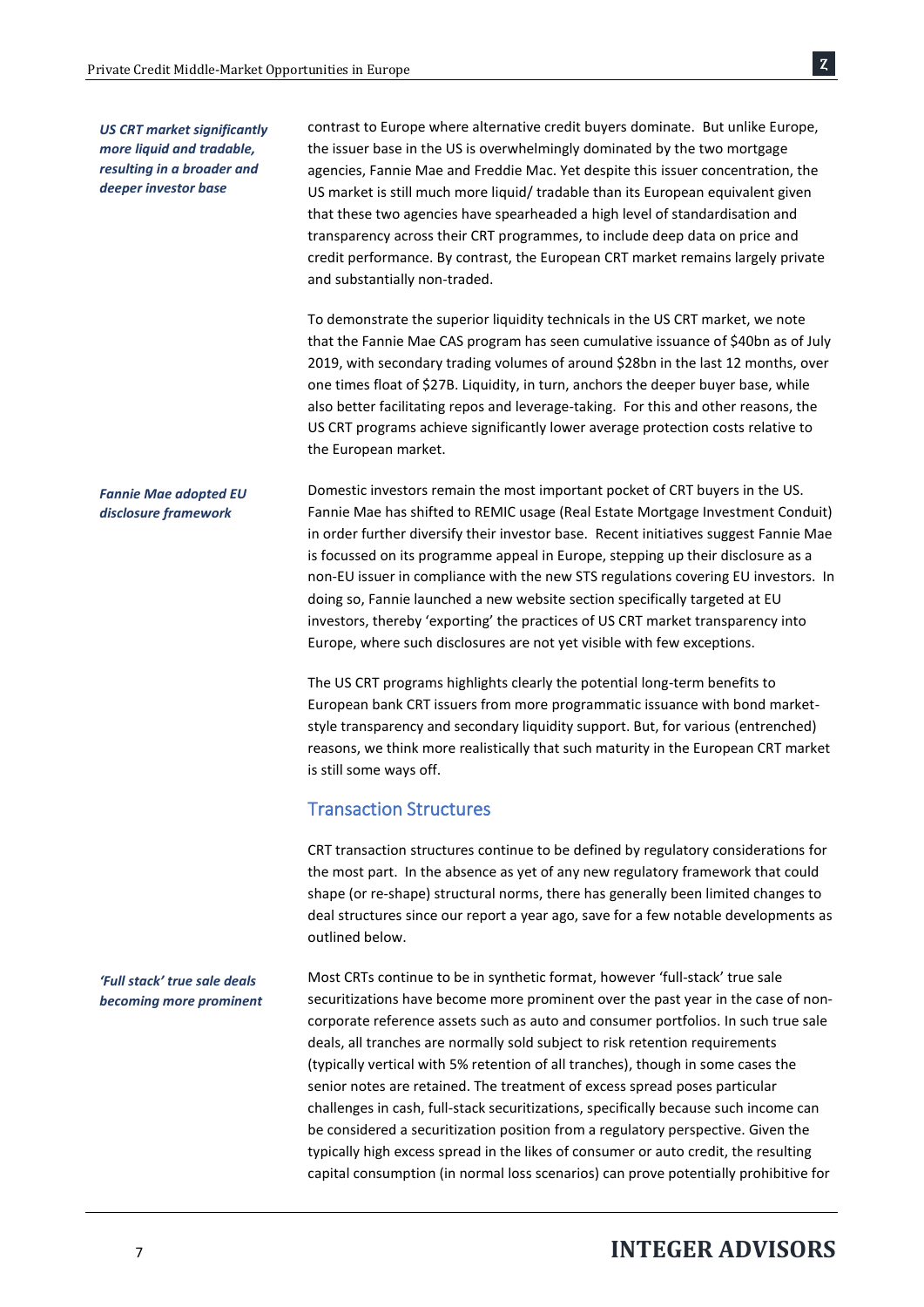the protection buyer, in that any capital relief from buying protection for the entire portfolio can be negated. While deal cash flow mechanics could possibly be tweaked so that any excess spread is extracted higher up the waterfall, we feel that there are no easy structural solutions that would comply with the spirit of the regulatory objectives in this respect. Our own view on this widely debated topic is that using a 'gain-on-sale' approach for future risky income that crystallizes such cash flow into a day-one securitized position held by the issuing bank (subject to capital requirements) may in some cases create disproportionate demands on capital relative to the capital position in a like-for-like *unsecuritized* portfolio.

In our opinion, the most significant structural development in the last 12 months has been the trend of greater tranche thickness among CRTs in order to achieve significant / commensurate risk transfer. Historically, based on our calculations, the average ratio of placed tranches to portfolio notionals in Europe was around 7%. More recently, we see this ratio frequently in the 10-11% area, which is notably different than the IACPM data for the global synthetic market (7.2% in 2018 vs 8.1% in 2017). Analysing what *type* of asset portfolios have been most impacted is challenging given the many different individual, transaction-specific parameters that also drive tranching. With thicker tranches generally, protection cost efficiency has clearly deteriorated for CRT issuers, mitigated to some extent by more dual tranche deals whereby an upper mezzanine tranche with lower clearing spreads is carved out. The development of thicker tranched CRTs is less noticeable among UK banks, however, reflecting the long-held PRA requirement for CRT tranches to be rated, which often necessitates thicker tranches than otherwise. *Tranche thickness has increased*

A key topical consideration in the CRT market is how to potentially synchronise CRT transactions with IFRS 9 accounting – that is, using capital relief technology to also deliver accounting benefits (release of loan provisions). The idea would be to reconcile credit event definitions more clinically with the IFRS 9 provisioning definitions, which to us amounts to a greater harmonisation of internal accounting and credit management policies. In practice many deals arguably already provide for IFRS Stage 3 loss coverage with the 'failure to pay' credit event typically capturing late-stage (90+ days) delinquencies, but efficiently (and economically) replicating coverage of Stage 2 provisioning poses greater challenges. Any release of accounting provisions would also depend of course on the attachment point of the most junior (placed) tranche. *IFRS 9 remains relevant*

The potential emergence of non-performing CRT transactions is also a topical market discussion. We are not particularly bullish on an NPL CRT market emerging in the foreseeable future, however, given fundamentally the challenges in fitting traditional credit event definition and loss settlement mechanisms into any defaulted asset pools with only recovery-based payoffs. Italian unlikely-to-pay loans (UTPs) would arguably be more compliant with traditional CRT technology, but being capitalised as already defaulted (which we understand is the typical CRR treatment) would kill the economics of buying protection. Above all, we believe that a significant impediment to any NPL CRT market development would be the lack of alternative investor appetite for this asset class, compared certainly to the depth of demand for cash, whole loan NPL portfolios. *NPL CRT rather difficult in our view*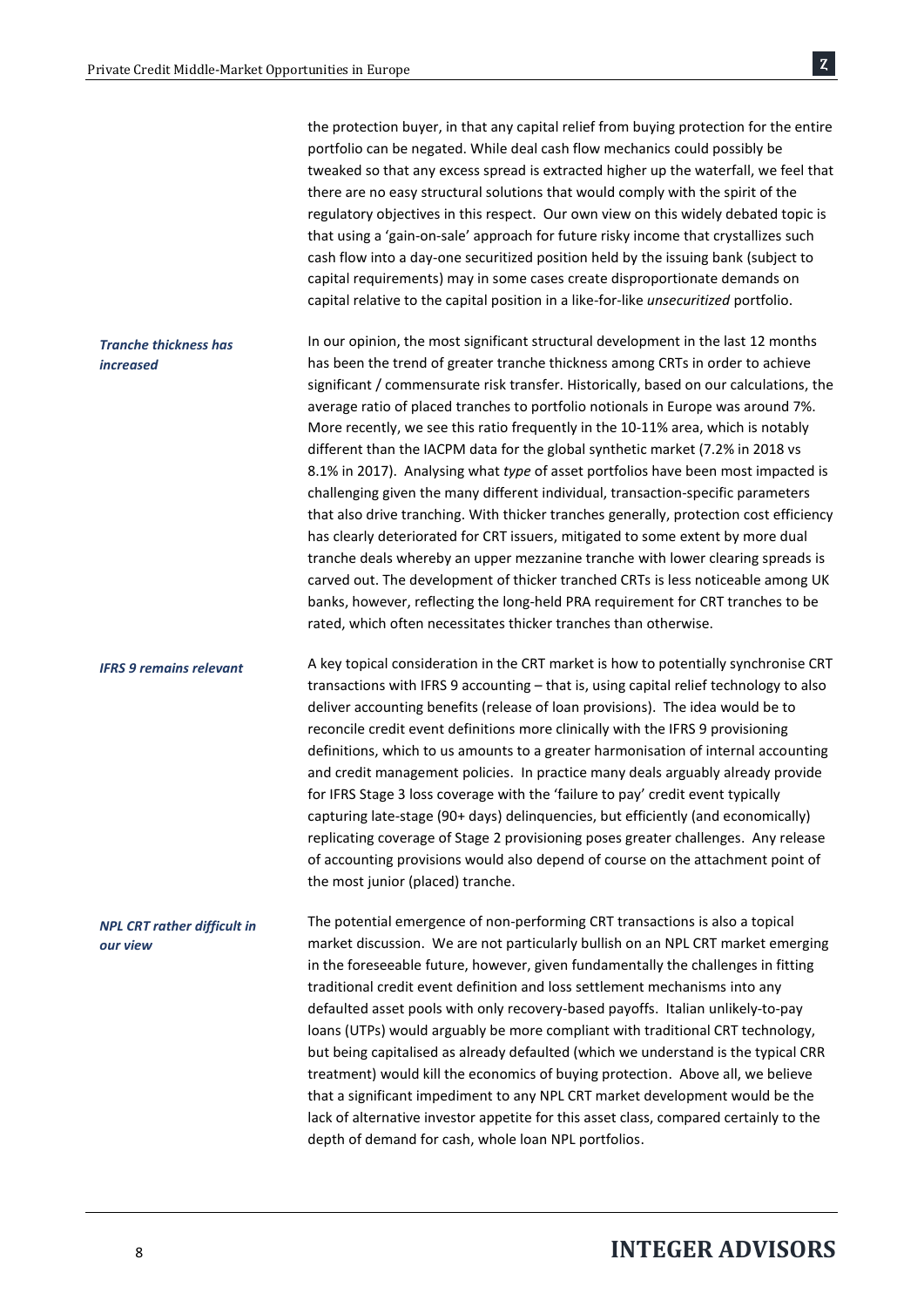## Regulatory Considerations

| The key consideration for CRTs remains the regulatory landscape for such<br>transactions. Regulatory capital relief remains the conditie sine qua non in the use<br>of CRTs, aside from broader risk management objectives. In the absence of a<br>defined and prescriptive regulatory framework for CRT usage, issuers are left to<br>demonstrate significant / commensurate risk transfer to their respective regulators<br>in order to achieve their capital relief aims. In this regard, the EBA 2017 discussion<br>paper continues to be a de facto guide to structuring CRTs in addition to the CRR<br>provisions.                                                                                                                                                                                                                                                                                                                                                                                                                                                                                                                                                                                                                                                                                                                                                                                                                                                                                                                                                                                                                                                                                                                                                                                                                                                                                                                                                                                                                                                                                                                                                                                                  |  |  |  |
|---------------------------------------------------------------------------------------------------------------------------------------------------------------------------------------------------------------------------------------------------------------------------------------------------------------------------------------------------------------------------------------------------------------------------------------------------------------------------------------------------------------------------------------------------------------------------------------------------------------------------------------------------------------------------------------------------------------------------------------------------------------------------------------------------------------------------------------------------------------------------------------------------------------------------------------------------------------------------------------------------------------------------------------------------------------------------------------------------------------------------------------------------------------------------------------------------------------------------------------------------------------------------------------------------------------------------------------------------------------------------------------------------------------------------------------------------------------------------------------------------------------------------------------------------------------------------------------------------------------------------------------------------------------------------------------------------------------------------------------------------------------------------------------------------------------------------------------------------------------------------------------------------------------------------------------------------------------------------------------------------------------------------------------------------------------------------------------------------------------------------------------------------------------------------------------------------------------------------|--|--|--|
| Given that regulators will not ex ante sign off on CRT transactions, there is deal<br>execution risks for potential protection buyers, a challenge that is especially<br>significant for new market entrants without any precedence in engaging with their<br>regulator around CRTs. Anecdotally we understand that there has been some<br>convergence of regulatory application across Joint Supervisory Teams ("JSTs") over<br>the past year or so which is progress given some inconsistencies of the regulatory<br>applications across EU regulators in the past (we would note that the UK PRA has<br>overall still the most conservative approach).                                                                                                                                                                                                                                                                                                                                                                                                                                                                                                                                                                                                                                                                                                                                                                                                                                                                                                                                                                                                                                                                                                                                                                                                                                                                                                                                                                                                                                                                                                                                                                 |  |  |  |
| Among the more notable regulatory-related developments over the past year that<br>we would highlight include:-                                                                                                                                                                                                                                                                                                                                                                                                                                                                                                                                                                                                                                                                                                                                                                                                                                                                                                                                                                                                                                                                                                                                                                                                                                                                                                                                                                                                                                                                                                                                                                                                                                                                                                                                                                                                                                                                                                                                                                                                                                                                                                            |  |  |  |
| The potential emergence of STS criteria for synthetic transactions, based<br>٠<br>around the EBA's consultation paper which was just published. This paper<br>proposes a fit-for-purpose STS framework for synthetic deals that replicates<br>the various criteria inherent in the main STS framework for cash<br>securitizations, while taking into account synthetic-specific features related<br>(mostly) to the protection mechanism, such as counterparty and collateral<br>risks. The EBA paper raises the possibility of a 'differentiated' framework with<br>potentially preferential terms for synthetic STS, although also acknowledges<br>that any such preferential treatment would be inconsistent with the current<br>Basel framework for synthetics. In our view, STS eligibility - while definitely<br>welcome - is from an overall market perspective arguably less relevant for<br>CRTs at this stage, in that transactions are 'bottom-up' whereby (largely<br>unrated) junior tranches are sold to investors typically unconstrained by<br>regulatory capital requirements. Moreover, senior CRT tranches are almost<br>always retained in the current market, save for some deals involving banks<br>using the standardised regulatory approach. In the case of the latter deals<br>referencing SME assets, we would note that there is already STS treatment in<br>effect for senior tranches under certain conditions as outlined in CRR Art. 270.<br>All that said however, we recognize that STS eligibility would be a powerful de<br>facto endorsement of the asset type, which should ultimately take the market<br>out of the fringes and into the mainstream by both de-stigmatizing and<br>standardising the product, in addition to more favourable capital treatment<br>most relevant for the retained senior tranche. The STS discussion paper also<br>highlights two important structural aspects: STS labelled transactions would<br>not be allowed to have bankruptcy of the protection buyer (i.e. originator) as a<br>termination event. Moreover, synthetic excess spread could not feature in an<br>STS transaction. On the latter, we continue to believe that synthetic excess |  |  |  |
|                                                                                                                                                                                                                                                                                                                                                                                                                                                                                                                                                                                                                                                                                                                                                                                                                                                                                                                                                                                                                                                                                                                                                                                                                                                                                                                                                                                                                                                                                                                                                                                                                                                                                                                                                                                                                                                                                                                                                                                                                                                                                                                                                                                                                           |  |  |  |

<sup>9</sup>**INTEGER ADVISORS**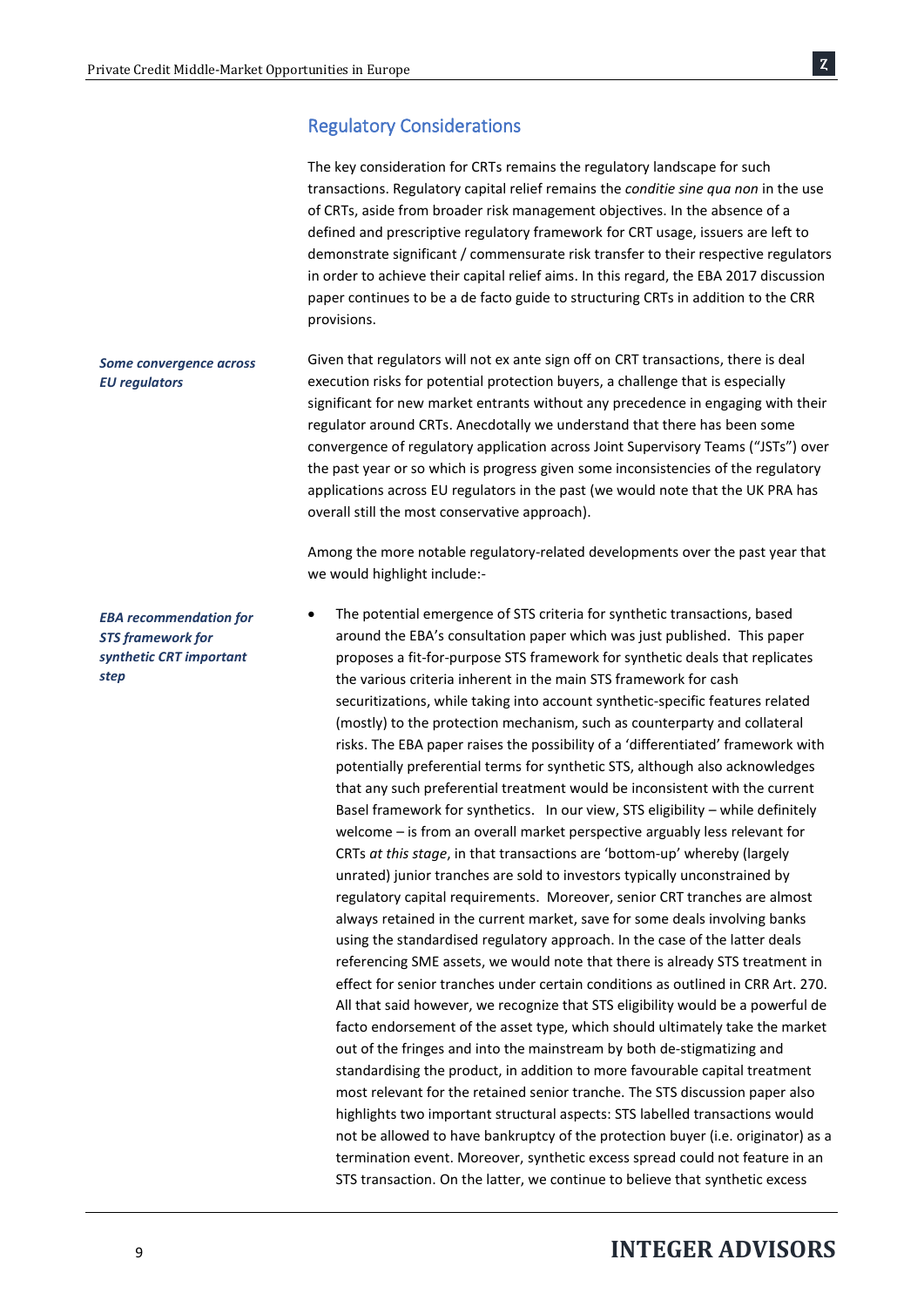spread should be allowable to the extent that it would cover expected losses of the reference portfolio.

- The start of 2019 saw the implementation of the new disclosure regime (under the Securitisation Regulation) based on Art. 7 STS, the scope of which extends to private transactions. Most importantly, CRT deals have to follow the respective ESMA loan-level and (ongoing) investor report templates. This can be challenging in some areas given that the ESMA templates were essentially drafted for true-sale, cash securitizations and, as such, not all data fields can be seamlessly populated in the case of synthetic CRT deals. The ESMA templates do have a specific sub-section in the significant event report template for synthetic transactions (Annex 14), although this is not relevant for private CRTs.
- The one key structural obstacle for efficient transactions remains the treatment of excess spread, both for true-sale and synthetic CRTs. We sense there is a consensus emerging to have a one-year (rather than cumulative) capital deduction if the synthetic excess spread is at or below the 1-year expected loss of the portfolio, based on an 'use-or-lose' approach (the recent EBA STS paper notwithstanding). For true-sale 'full stack' deals, any regulatory interpretation of (cumulative) excess spread as a securitization position can be a significant impediment to transaction economics, as discussed above.

## Risk / Return Update

Large cap corporate and trade finance CRT yields (measured by primary market clearing coupons) have largely remained range-bound since our last report a year ago, albeit with a modest tightening seen in the range. On our observations, such CRT yields have trended between 8-12% in the past year, versus 9-12% in the preceding year. SME CRTs, by contrast, look to have tightened more perceptibly, typically pricing 1-2% inside of equivalent deals from 1-2 years ago.

Overall pricing behaviour continues to depend mainly on macro supply/ demand technicals – more specifically, as we had articulated last year, CRT pricing has remained enveloped by the return thresholds of the specialist investor base on the one hand, and the cost of bank equity on the other. The only meaningful exceptions to this otherwise range-bound pricing dynamic are deals where there is supra involvement (essentially EIF/EIB) as guarantor/ protection seller or investor in the capital structure. Both factors mentioned above – the narrow investor base and bank cost of equity – have remained largely unchanged over the past year, which in turn explains the stickiness of CRT yields. To be sure, liquidity in the CRT market still remains conspicuous for its absence, leaving few directional forces to allow spreads to break through their (long-held) resistance bounds. The lack of liquidity, or mainstream capital market sentiment more generally, has meant that CRTs remain an uncorrelated asset type versus public or tradable risk markets.

*Recent data confirms historical credit (out)performance, underscoring value*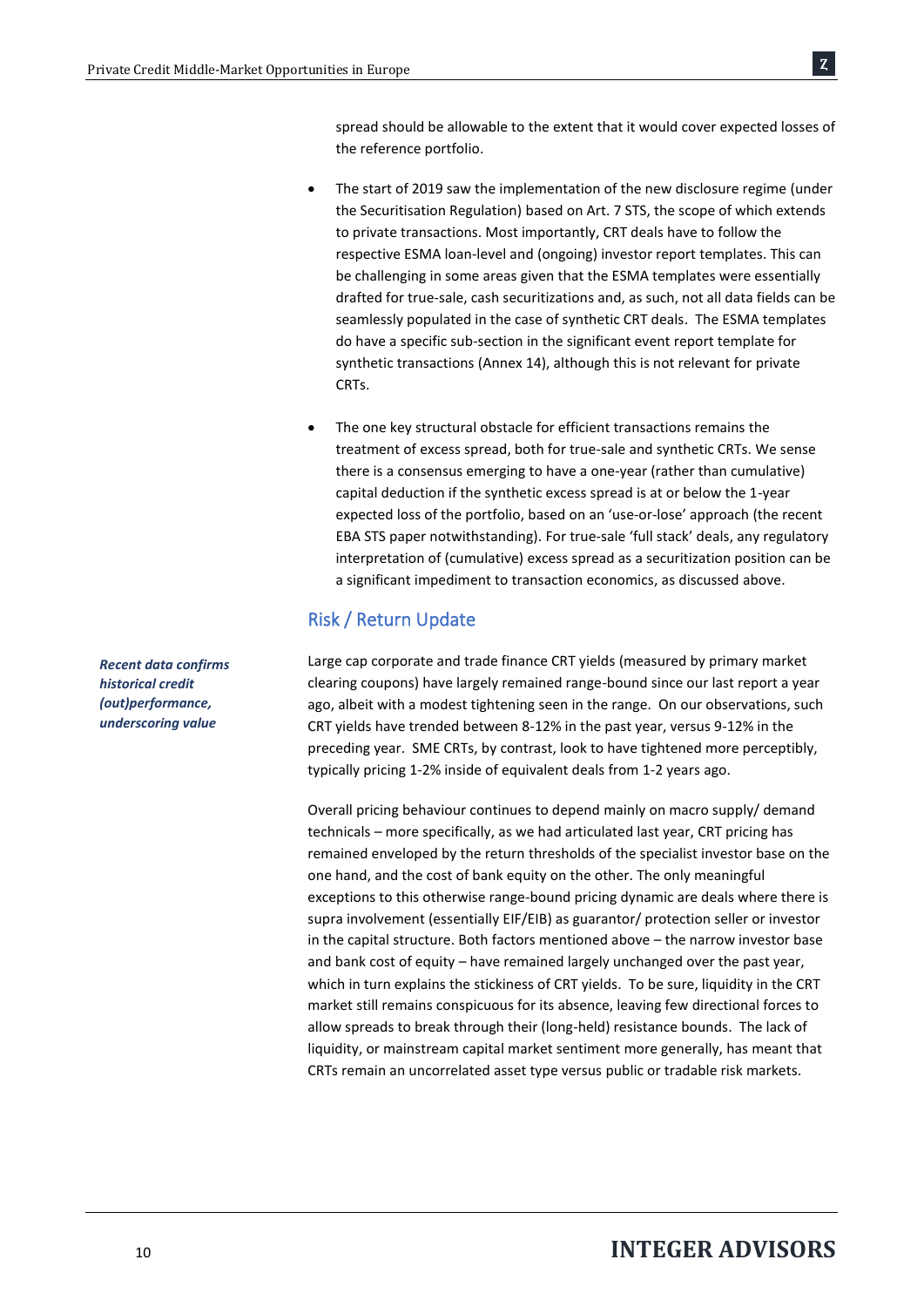

Ȥ

Source: SCI data



Source: SCI data

By almost any measure, CRT headline yields continue to look compelling versus most other comparable instruments, ignoring any justifiable liquidity premium. We would consider 'comparable' products as the likes of securitized residuals (including CLO equity) and bank AT1s or CoCos, which we discussed in some detail in our report a year ago. In the current market, as it was then, CRT yields remain generally superior to such comparables, except arguably for some CLO equity where returns may be indistinguishable from CRTs. We explore the relative value in more detail below.

First, we feel its worth looking into the risk performance of CRTs, which the recent EBA paper is uniquely insightful courtesy of IACPM and rating agency data. (CRT loss performance data was generally unavailable before). Over the period from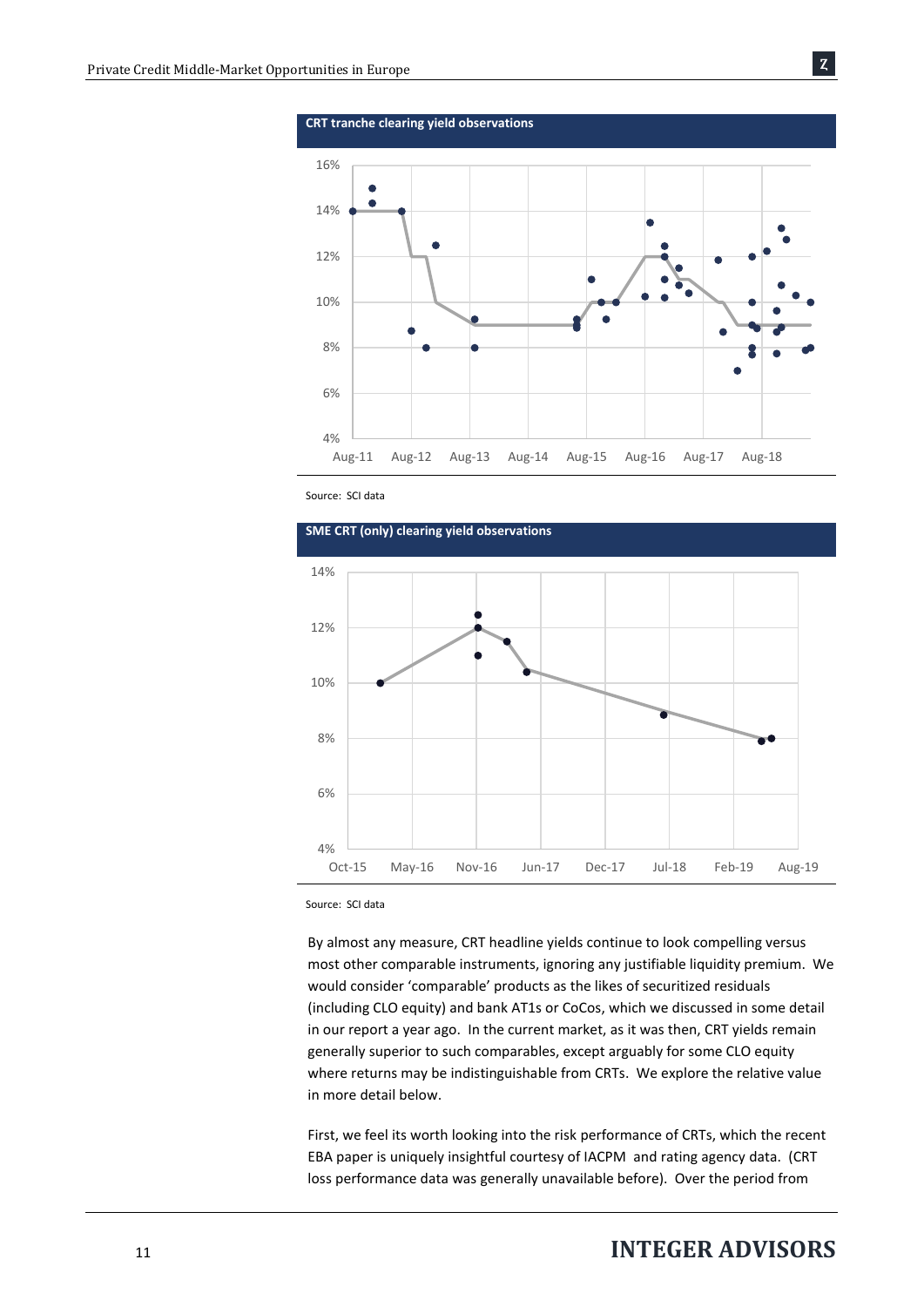#### *Risk performance clear positive in the last 10 years, both absolute and relative*

2008 to 2018, the data shows that annualized default rates among large cap and SME reference portfolios amounted to only 0.11% and 0.59%, respectively. Writeoffs annually stood at 0.03% and 0.18%, respectively. Such credit performance stands out versus most other comparable spread product. Indeed, the recent EBA report also highlighted rating migration data from S&P that shows the outperformance of synthetic versus cash securitizations since 2008. One key takeaway from the data provided by the EBA report is that the credit performance of synthetic reference pools has been consistently superior versus the same balance sheet (unsecuritized) assets of the institution – this suggests that there is an element of positive asset selection in the case of CRTs referencing core bank assets.

|                      | <b>Synthetic Securitizations</b> |           | <b>Comparable Balance Sheet Loan Book</b> |                         |
|----------------------|----------------------------------|-----------|-------------------------------------------|-------------------------|
|                      | Ann. Default                     | Ann. Loss | Ann. Default                              | <b>LGD Implied Loss</b> |
| Large Corp           | 0.11%                            | 0.03%     | 0.32%                                     | 0.12%                   |
| <b>SME</b>           | 0.59%                            | 0.18%     | 2.28%                                     | 0.97%                   |
| <b>Trade Finance</b> | 0.08%                            | $0.00\%$  | 0.52%                                     | 0.19%                   |
|                      |                                  |           |                                           |                         |

#### **Credit performance compared – selected CRT vs balance sheet reference asset book**

Source: EBA Paper 24 Sep 2019. Based on data from IACPM covering 70 transactions issued by 14 banks

To provide slightly more balance to the bullish credit history described above, we would note that a few CRT deals were vulnerable to high profile UK-based corporate defaults over the past couple of years, to include Carillion, Interserve and selected others in the retail sector. We do not know the end-impact of such credit events at any deal-specific level, but these episodes are a reminder of the inherent portfolio risks among CRTs to idiosyncratic, single-name credit events in what can often be lumpy pools.

The above notwithstanding, richer-than-market CRT yields – in the context of its superior credit performance historically – underscores the compelling value in the asset class in our view, certainly for buy-and-hold money that can withstand illiquidity. Let's compare with leveraged loan CLO equity, as a case in point. Nominal horizon returns on both CRTs and CLO equity is roughly in the same region, i.e., around 10-12% annually. Leverage, as measured by attach/ detach points, is also generally comparable. Yet CRTs have, historically at least, outperformed CLOs by an appreciable degree – since the 2008 crisis, CRT annualised default rates of 0.11% (large cap corporate reference assets) compares with leveraged loan annual default rates of 3.1% (Source: Fitch). The differences in default rates speak to the typically superior asset credit quality in CRTs versus CLOs, enhanced by likely positive credit selection in the case of CRTs. Moreover, the CRT coupon stream (protection premiums) is not vulnerable to lifetime portfolio cash flow risks, as in the case of CLO equity returns. CLO equity trades in a far deeper institutional market than any CRT product, however.

In our last report we discussed relative value considerations in comparing bank AT1s/ CoCos to CRTs, with the premise being the hybrid-equity parallels of both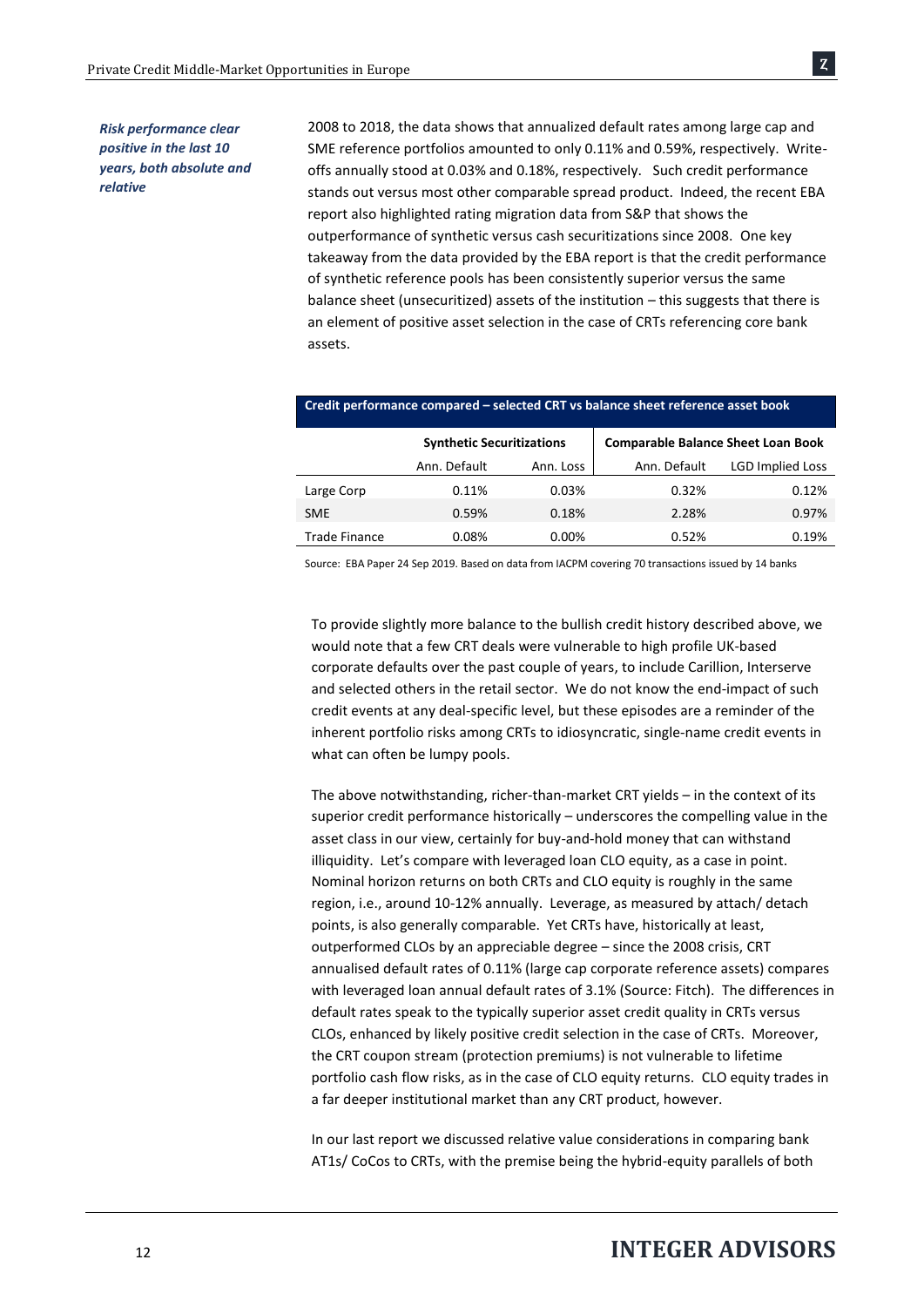#### *Still favourable returns compared to AT1 but illiquid*

product types, notwithstanding some fundamental differences. CoCos have posted impressive cumulative total returns since 2015 (see table below), with yields-tocall currently (ca. 3-3.5%) re-approaching the historic tights seen in 2018. Yet CRTs can be shown to have outperformed based purely on coupon carry, at least using similarly discrete cumulative periods. The one exception is 2019YTD, during which reflation drove a sharp rally in high-beta spread products such as CoCos, whereas illiquid CRTs witnessed no similar correlated benefit. Our point here is that any outsized returns in non-traded, non-mainstream paper such as CRTs can only be fully realized over longer holding periods, with high coupon rolls making up for the anchored pricing.

Fundamentally, to recap our arguments from a year ago, CRTs provide for levered but narrow exposures to defined bank-originated asset credit risks (only), whereas AT1s/ CoCos (or bank stock, in the extreme) represent levered exposures to a broader mix of risks to further include operating, financial and event risks. Balance sheet credit deterioration (taken in isolation) has been far rarer a catalyst in triggering sell-offs in bank risk instruments over the recent past, relative to other risk factors. This arguably justifies the return outperformance of CRTs hitherto.



Source: Bloomberg, SCI data

#### **Cumulative Total Returns Compared Across Different European Bank Risk Markets**

| Since Beginning Of | CoCos | <b>Bank Stock</b> | <b>CRTs</b> |
|--------------------|-------|-------------------|-------------|
| 2015               | 34.0% | $-7.2%$           | 56.2%       |
| 2016               | 25.6% | $-5.9%$           | 50.9%       |
| 2017               | 20.1% | $-7.8%$           | 36.7%       |
| 2018               | 5.7%  | $-18.4%$          | 19.1%       |
| 2019               | 12.4% | 6.7%              | 6.8%        |

Source: Bloomberg, MSCI, SCI data. CRT returns based on coupons (reinvested) only